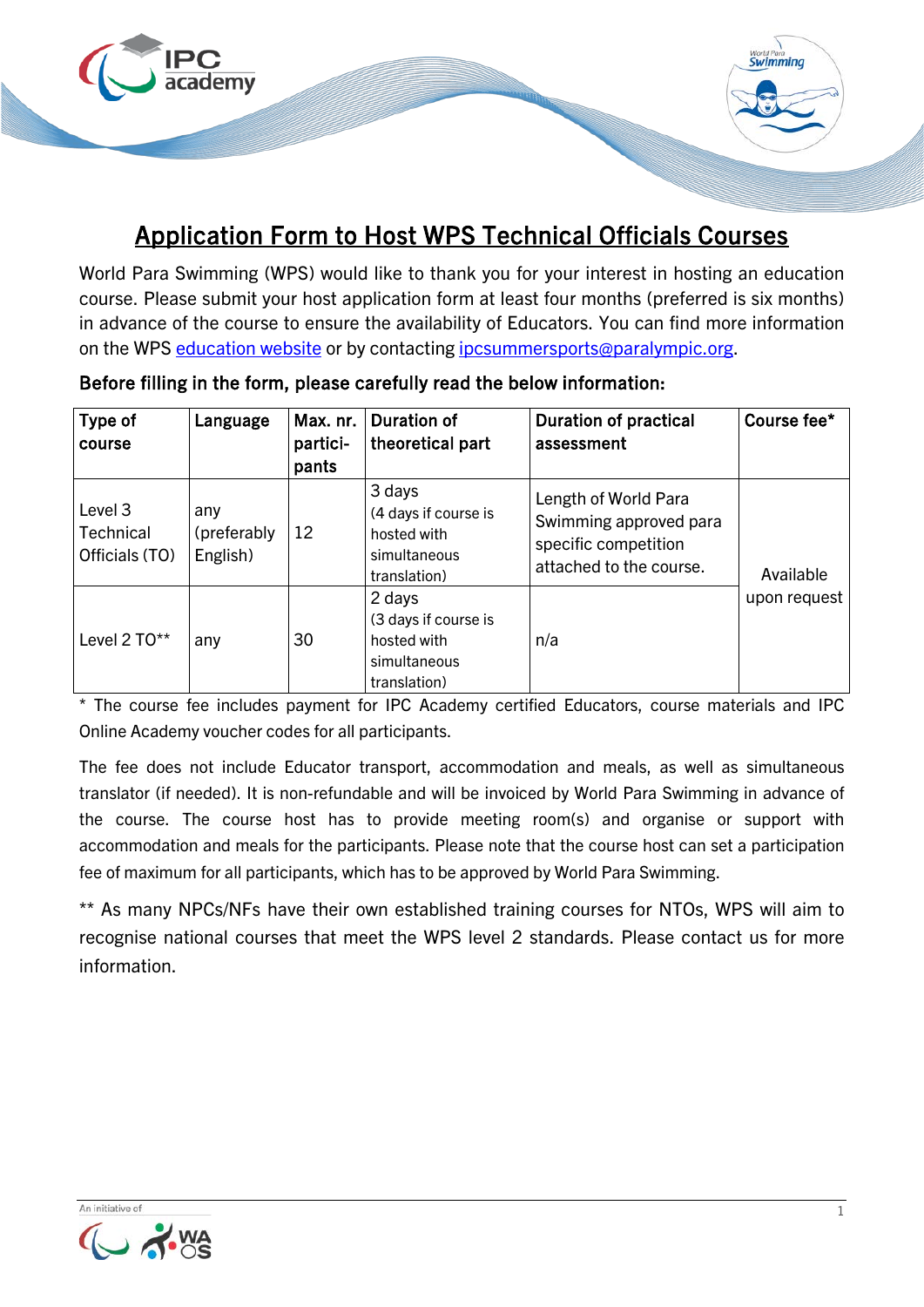

## NPC/NF/LOC requesting education courses:

| NPC/NF/LOC name:                  |  |
|-----------------------------------|--|
| Email address:                    |  |
| Phone number:                     |  |
| Full address:                     |  |
| (street, city, ZIP code, country) |  |
| Main contact:                     |  |
| Main contact role:                |  |
| Main contact email address:       |  |

## Course details

| Level of course you would like to host |  |
|----------------------------------------|--|
| (please see chart on page 1):          |  |
| Planned course location:               |  |
| Dates:                                 |  |
| Venue name:                            |  |
| Venue address:                         |  |
| (street, city, ZIP code, country)      |  |
| Estimated number of participants from  |  |
| your NPC/NF/LOC:                       |  |
| Preferred language of delivery:        |  |
| If applicable, dates of competition:   |  |
| If applicable, dates of classification |  |
| period ahead of competition:           |  |